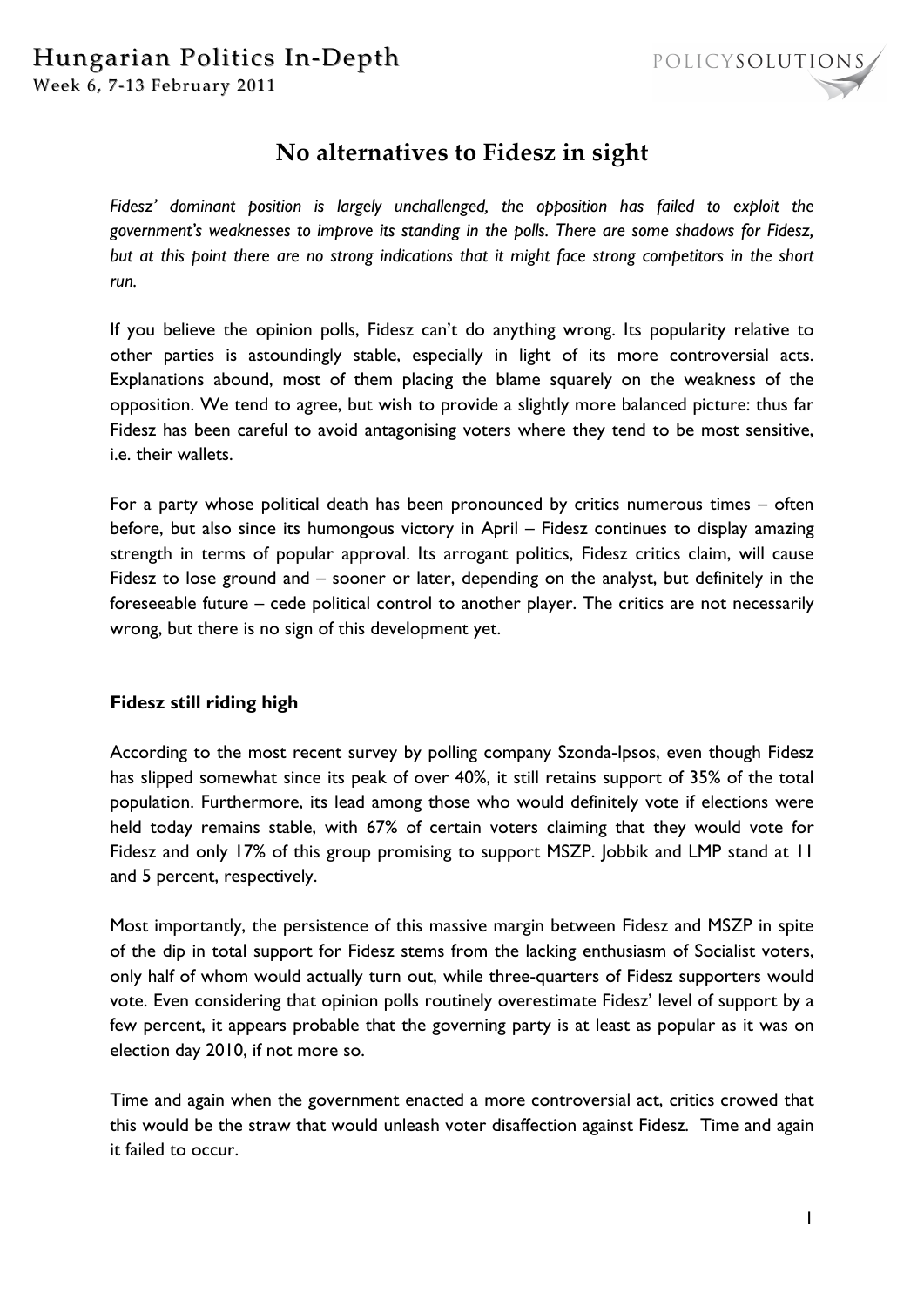Let's take a look at some of the explanations, because there are many, commensurately with the fact that the phenomenon itself is very complex.

# **A weak opposition?**

There is near universal agreement among analysts that the main cause behind Fidesz' persistent popularity is an inept opposition. And we agree: for sure, it helps. The opposition hasn't produced the strong leaders, the coherent narrative or a creative line of attack that voters might latch onto.

The trio of opposition parties continues to fight its own inherent weaknesses. MSZP remains plagued by the memory of its two terms in government, which made many voters swear they'd never would help it back into power again. Such commitments can theoretically fade quickly, but MSZP has not done much to refashion itself and enter unto a path of redemption. It was very pleased to solidify its distant second party position during the municipal election last October, but remains anathema to many voters.

As we noted previously (2010, Week 37), Jobbik has not moved decisively to get rid of its image as an extremist firebrand party, which means that for now it won't be able to appeal to many moderate voters. LMP has potential, but as we wrote last year (2010, Week 40), it needs to expand its organisation and fundraising.

### **We don't think we heard you**

The widespread perception is that most of the opposition's weakness stems from its bad communication: with so many slam dunk possibilities as this government provided, says a common criticism, the opposition should be thriving by now. Given that good communication is generally measured by success in the polls, it appears evident that parties low in the voters' esteem can't be communicating well.

But it is not always that simple. A party might be communicating well, but still be stuck in the polls for various reasons. First, the government might be more popular, which we will explore in the next section. Next, it might lack media access: this is definitely the case for the smaller opposition parties. While Jobbik fields a massive network of extremist online publications, their readership is by necessity limited, even if stunningly large in international comparison. LMP has no publications aligned with it and few sympathetic outlets in general. Both these parties lack strong access to mainstream media.

MSZP of course might have retained its ties with the left-wing mainstream media, but these ties are weakened and in any case, the left-wing media carries far less weight than it used to.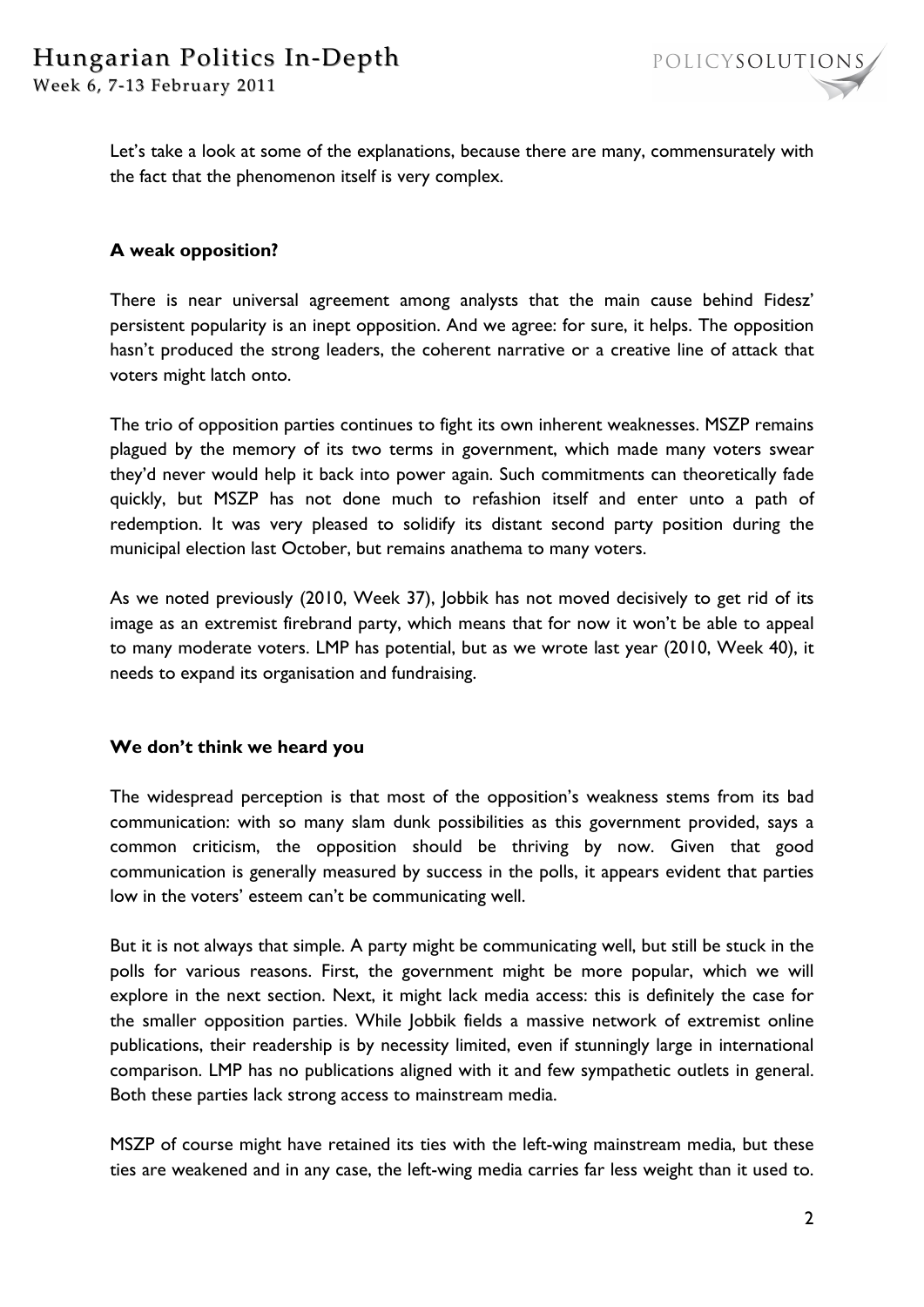

With the right-wing press occupying a growing segment of the media market and the public media now under direct government control, there is little space for the opposition to address voters through its radio and television channels. In effect, therefore, the opposition's communication is far from excellent, but it also suffers from the difficulty of finding outlets that carry this communication to voters.

Also, for good communication to have a chance with voters, the latter normally ought to have some cause to be dissatisfied with the incumbents. As of yet, that is what is most ominously lacking.

# **A strong hand, a hard touch**

Which is not to say that voters should be pleased with what the government has done. Many of them nevertheless seem to be. And that part is not altogether surprising. As surveys conducted over the past couple of years have pointed out, large segments of the electorate did not at all mind the idea of a strong government – in a November 2008 survey, wrote the sociologist Tamás Pál in Népszabadság, "52 percent of respondents said they believe that 'in today's situation a single party would be needed that represents society in its entirety.' Only 28 percent resolutely reject the single party idea. 75 percent of respondents believe that 'we need a resolute leader who rules this country with an iron fist.' Only 10.4 percent reject this unequivocally."

Many analysts (us included) harboured their doubts whether voters would appreciate toughness once they really experienced it, and we still believe that many of the 52 percent who thought approvingly of the single party state would actually reject any irreversible moves in that direction. That said, voters probably were fed up with the indecisiveness and constant policy reversals under the previous government, and the current government's strong-headed course strikes a chord now, even with many voters who have no clear opinion as to whether abolishing the Fiscal Council is strictly speaking necessary for national redemption. The chattering classes regularly overestimate popular concern for and with democracy, while they often underestimate how result-oriented Hungarian voters are.

And as far as the latter is concerned, the main cause behind Fidesz' persistent popularity is at least in part the fact that thus far the average citizen has no reason to doubt that the government will hurt him/her where it matters: their disposable income. Sure, most of the government's generosity benefits high income voters and the rising prices will gradually hurt the rest. But thus far the painful measures have affected players that the voters are mostly glad to see punished (banks, large corporations). The one exception, the nationalisation of private pension accounts, did not affect that many voters, to some of those are now deadset against Fidesz. As for the rest, they may not have benefited, but after years of austerity